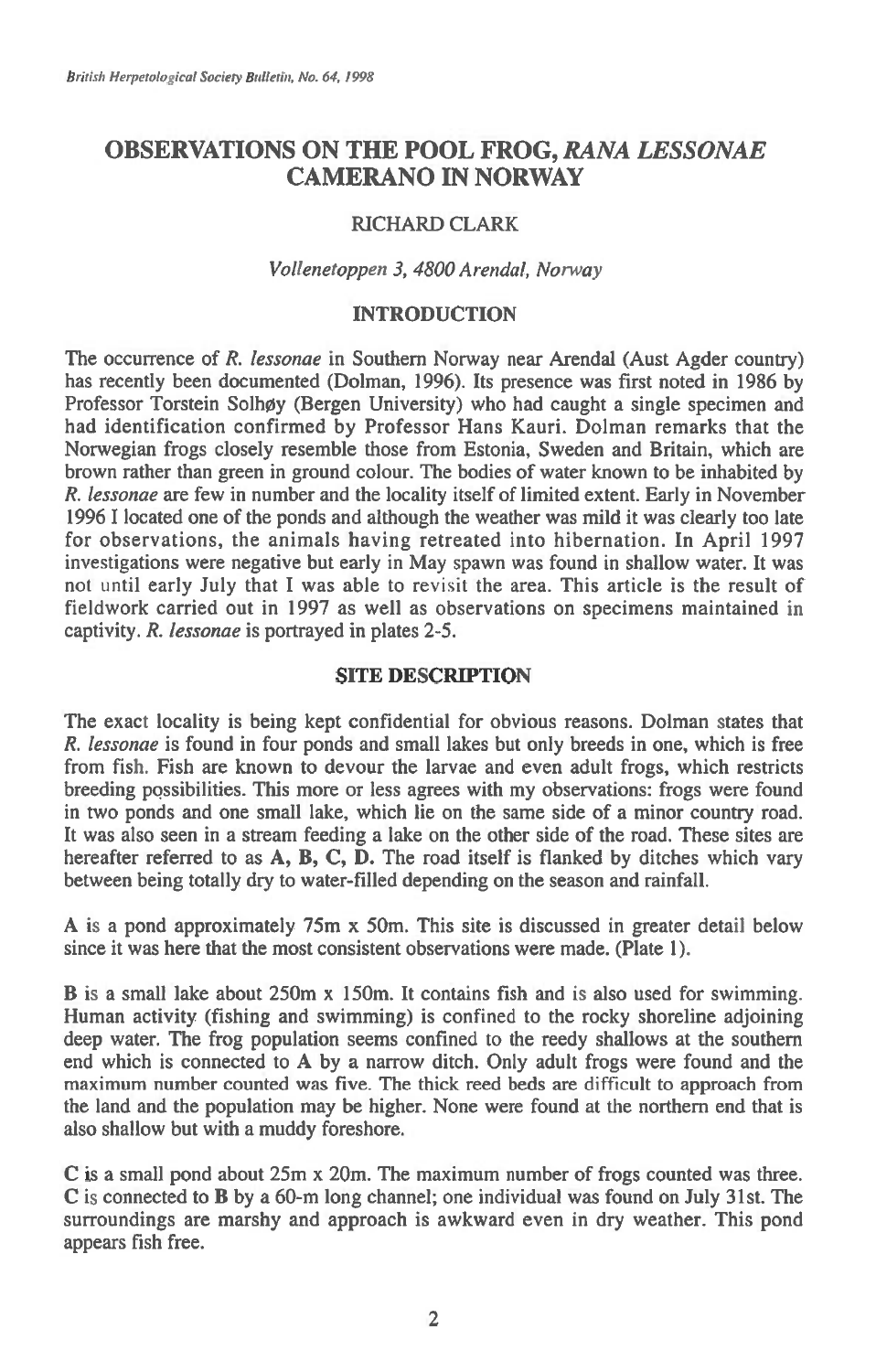**D** is a stream feeding a lake. No frogs were found in the lake itself, which contains fish. However two *R. lessonae* were found in the stream.

### **OBSERVATIONS**

**Site A** was visited on 19 times between July 10th and October 2nd. The months July and August were exceptionally warm. The July mean was 19.8°C (normal 16.5°C) and August 20.54°C (normal 16.1°C). Daytime maxima were 24.7°C for both months and temperatures were consistent without large variations around this figure. Sunshine totals were high. September was also warmer than usual. Such a summer was clearly favourable both to the frogs and for making regular observations. The Pool Frog is sun loving and was mostly seen basking in shallow water near the edge of the pond, on the banks or in shallow pools on the margins. It was also seen on lily pads and floating in the water. After heavy rain the pond overflows its banks which are at water level. The frogs could then often be located in small pools and puddles some distance from the pond itself. When disturbed they would dive into deeper water but in most instances reappeared in a minute or two. Spotting them was not easy and often a telltale plop revealed an individual that had been overlooked. Tadpoles were seen in mid-July occasionally swimming near the surface but by the end of the month none could be found.

*R. lessonae* was most active from late morning until about 17.00 in July and 16.00 in August. The greatest number of frogs counted — excluding metamorphosed froglets was 23 on July 25th in the early afternoon. This pond is surrounded by woodland and by 20.00 in mid-July parts lay in shadow and by 19.00 in mid-August nearly the entire pond was in the shade. On July evenings (19.00-20.30) the total seen was less than 10 with activity mostly confined to sunny parts. Calling was heard on the evenings on July 10th and 16th but not after these dates. By late September activity was restricted to a few hours round the middle of the day. On 22nd between 12.30 and 13.30, air temperature 15°C, 14 examples were counted. But on October 2nd (last visit) only three small adults were seen despite warm autumn sunshine: air temperature 14°C. Solheim (1997) reports on territorial rivalry among male frogs in early June and that they were in full chorus. He states that the females kept to themselves and were passive.

**Metamorphosis** occurred in the middle of August. On the 9th one froglet was found, on the 16th between 25 and 30 and on 25th between 50 and 60. The young frogs were mostly on the water's edge and in small pools nearby. Thereafter there was a reduction: eight on September 8th and 14th, 12 on the 22nd and three on October 2nd. Five froglets were also found in C on September 22nd, all but one at the point were the channel from **B** enters. If breeding does not occur in C then the froglets must have migrated from **A.**  Since there is no direct connection between A and C the route would presumably have been to pond **B** and then further to **C** via the stream connections. Overland migration is also possible but the terrain is rough and in places densely wooded. Dolman (1996) reports that metamorphosis took place in September and that tadpoles were still to be found. This discrepancy could be attributed to more moderate temperatures in that year: July mean 15.81°C, August mean 18.15°C. In captivity metamorphosis of tadpoles collected on July 10th was completed on August 8th, the remaining two on August 9th. The total absorption of the tail occupied about a week during which period the animals were not feeding prior to emergence on land.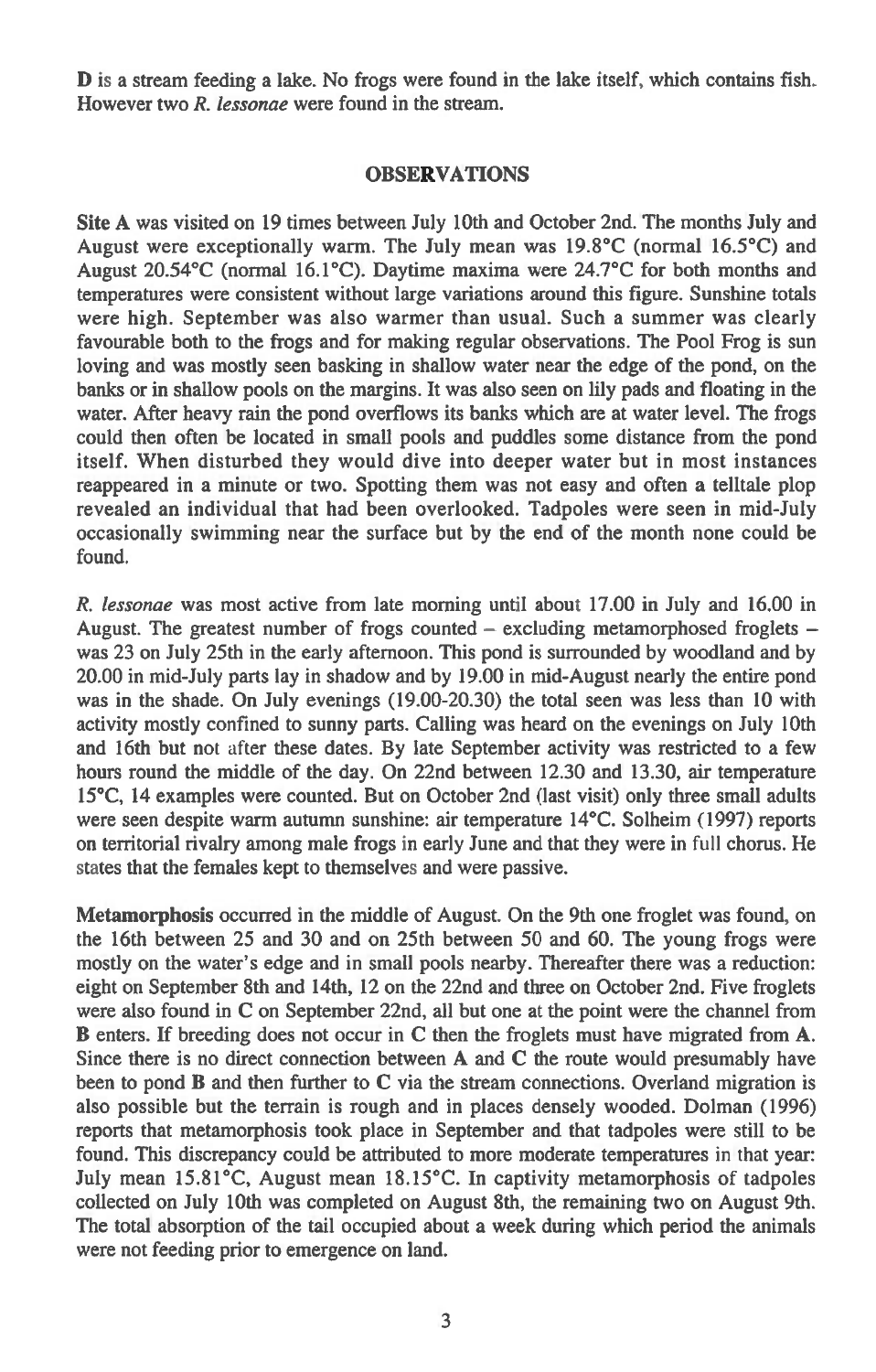

Plate 1: Observation site A



Plate 2: Adult *R.lessonae site* A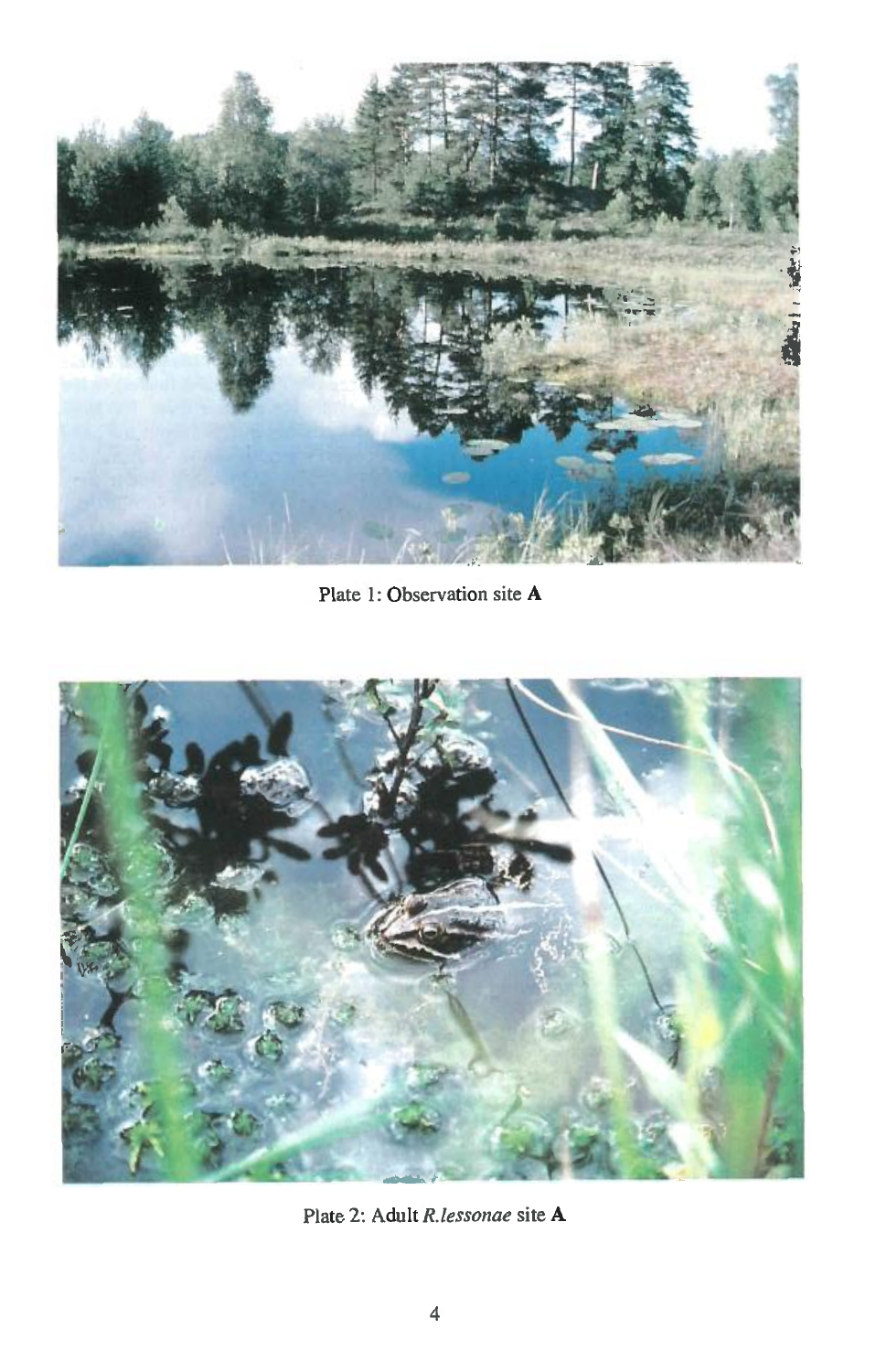

Plate 3: *R.lessonae in* terrarium



Plate 4: Newly metamorphosed *R.lessonae* site **A**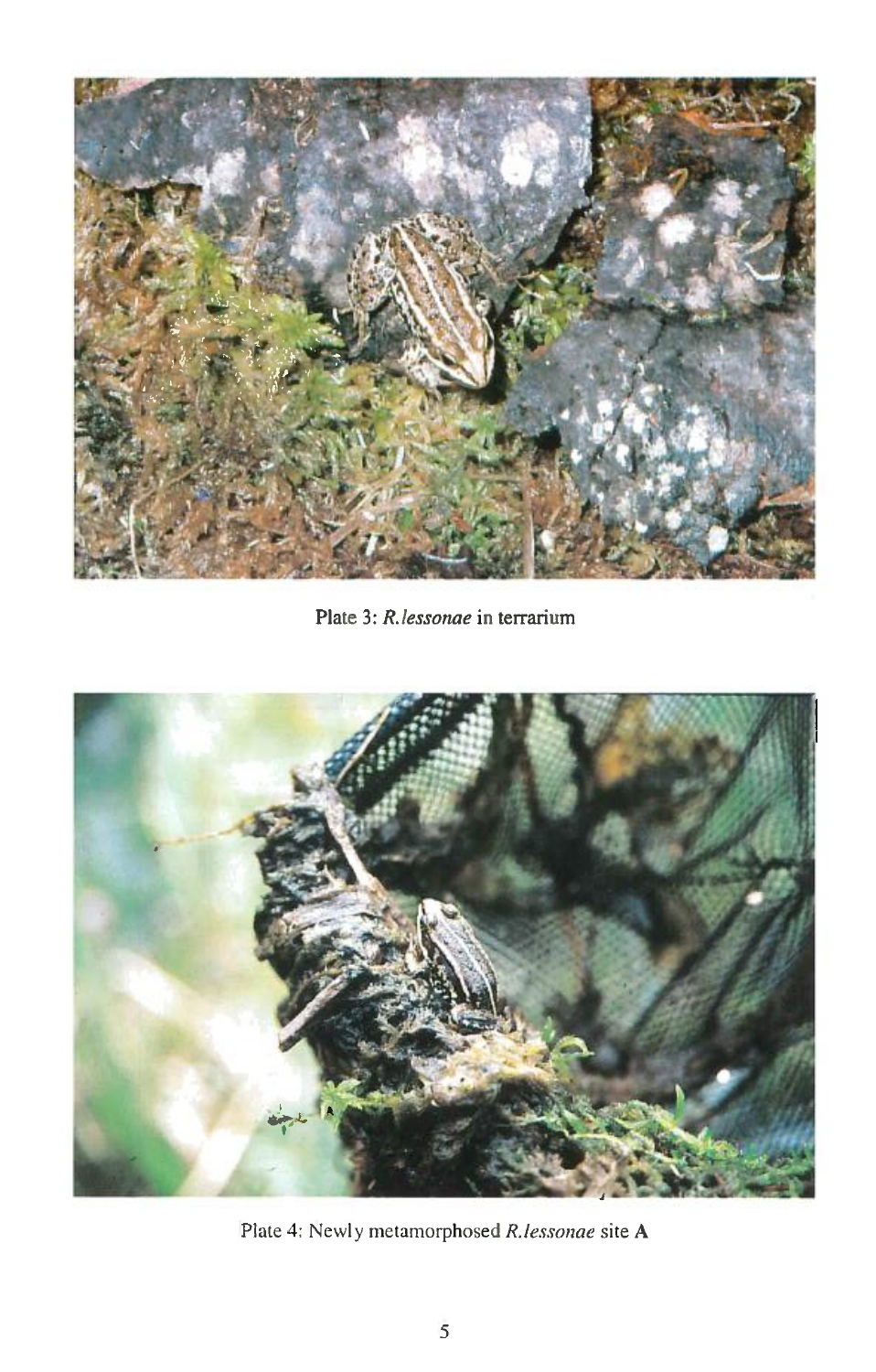

Plate 5: Newly metamorphosed R.lessonae in terrarium



Fig. 1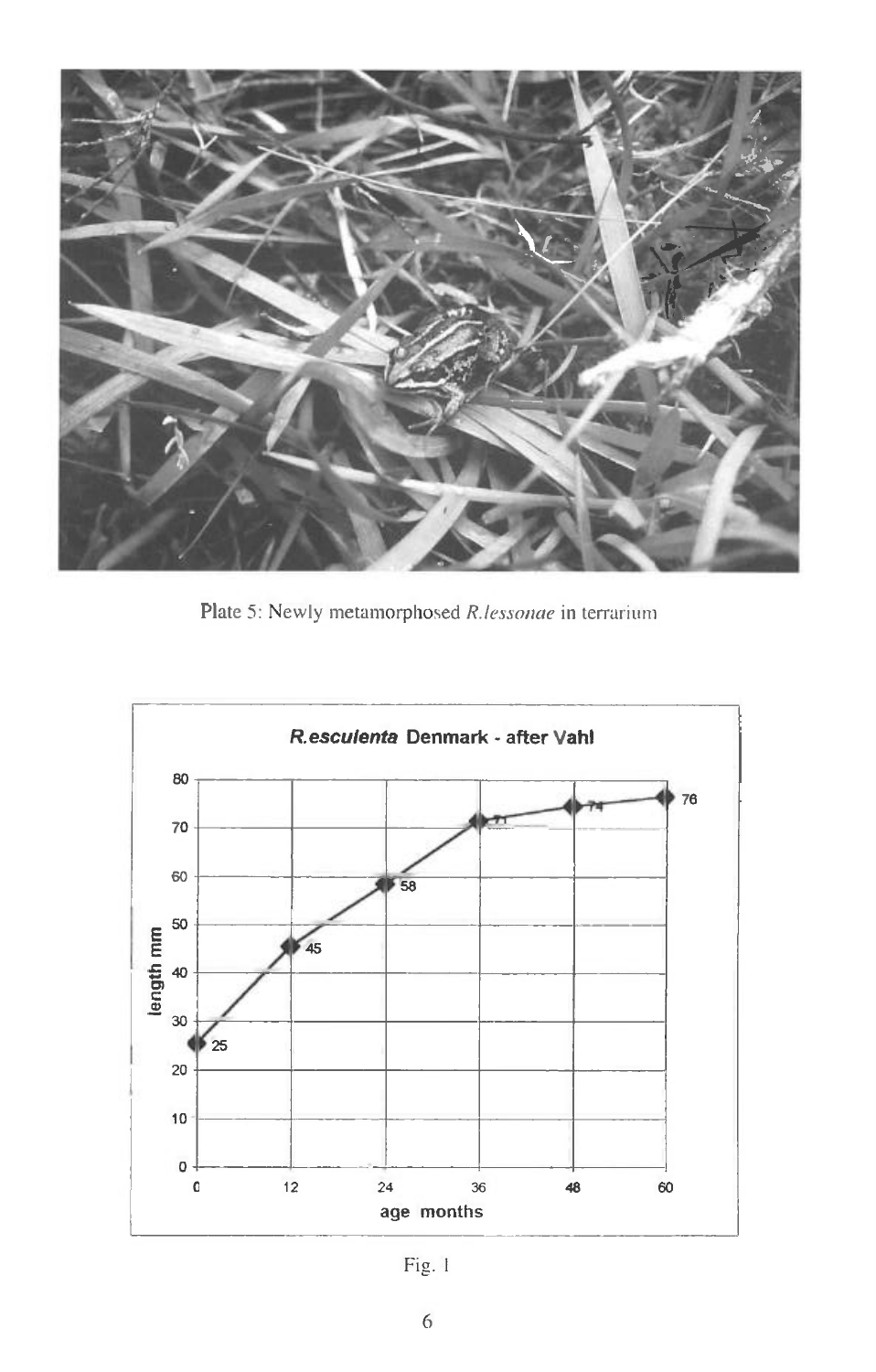

Fig. 2



Fig. 3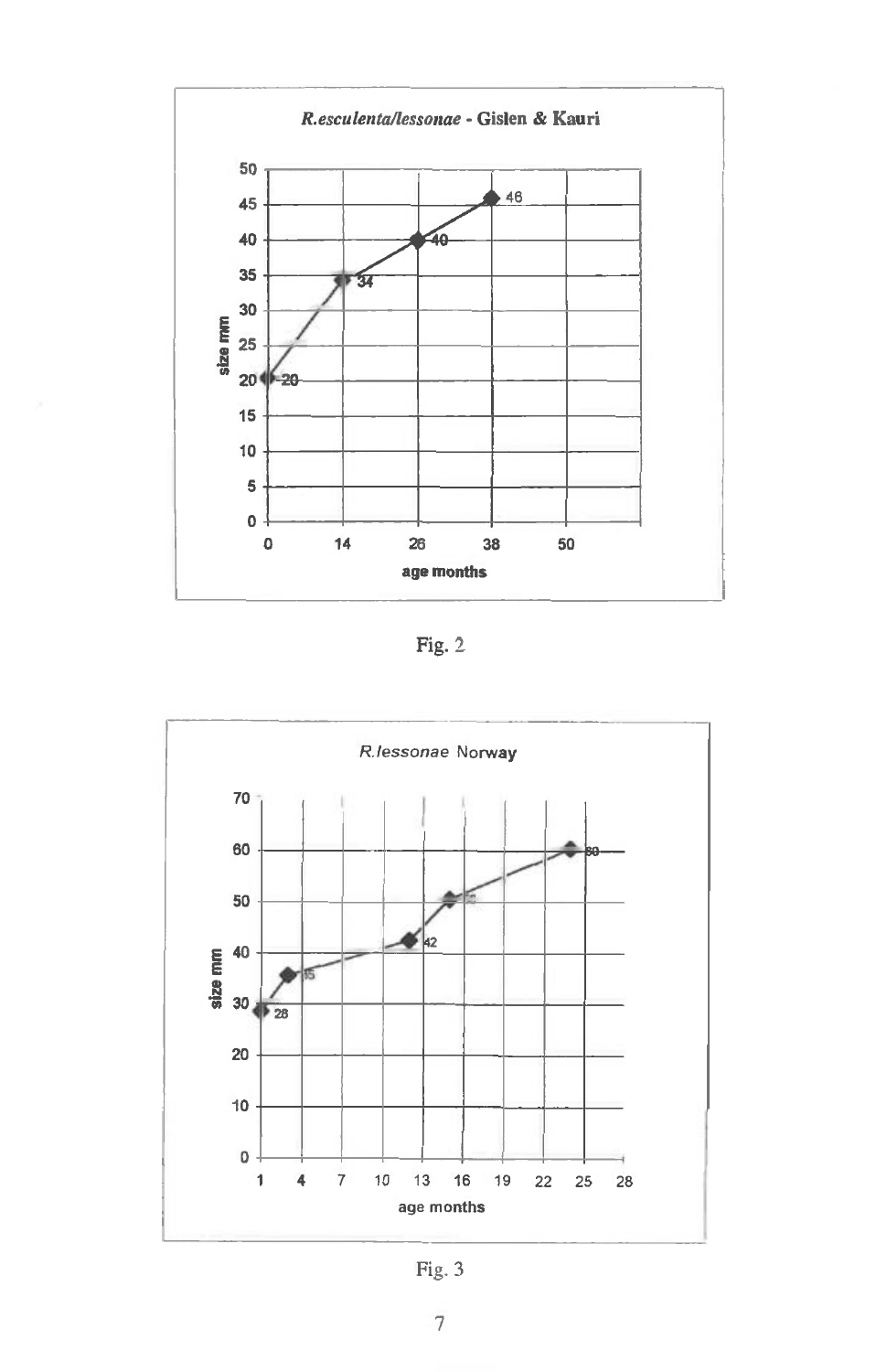

Fig. 4: Map of Scandinavia

- R.lessonae 1  $---R. esculenta$ 2
- 
- Individual localities for R. lessonae
- R.ridibunda  $\!+\!$
- $54^\circ$ degrees latitude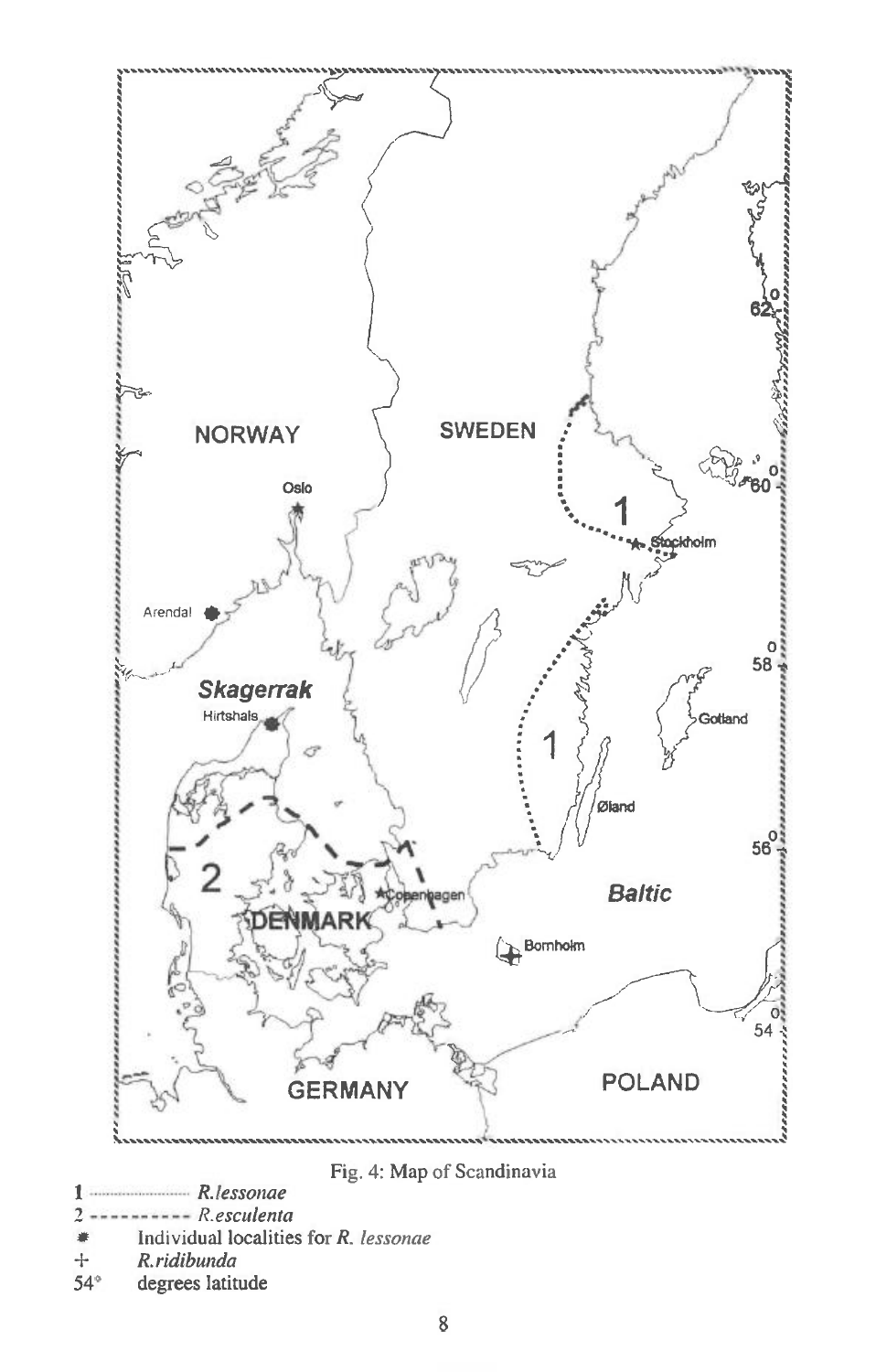#### SIZE AND GROWTH

The frogs fell into well-differentiated size groups. Samples of each were taken and measured and others estimated accordingly.

Dolman quotes a maximum length of 70mm. The largest individual I caught totalled 65mm and was caught on September 22nd but just a few were larger. According to Terentev & Chernov (1949) *"esculenta"* attains a maximum size of about 80mm, *"lessonae"* 70mm. The greatest size for this population is therefore in accordance with these figures. "Large" frogs were fewer than those that were noticeably smaller. On July 18th out of a total of 16 roughly 50% were under 45mm and on July 25th about 70%. As the summer progressed so did the smaller frogs grow. By late September there was a decline in the number of large frogs and most were around 50mm. On the completion of metamorphosis baby frogs were 28mm and had increased to 35mm by the end of September. Of the four reared in captivity three measured 20mm but the fourth was as big as those in the wild. By the end of September the smaller animals were 28mm, the larger one 38mm. A baby frog caught in mid-August grew at the same rate as the largest captive specimen. In addition two frogs were caught and reared at home. One of these measured 42mm on July 12th. By August 6th it had increased to 48mm, August 18th 55mm and when put away for hibernation, 58mm. This was a female and by the end of September was robust and plump. Another caught on August 2nd was 40mm on August 6th and 48mm at the onset of hibernation. This was more slender in habitus and probably a male.

On the basis of these observations it is deduced that the young reach about 35mm at the end of the first year, 40mm by early/midsummer of the 2nd year and 50mm by the autumn. The frogs would then be ready to breed by the spring of the 3rd season. 60mm is probably reached by late summer of the 3rd year at any rate during the course of the 4th. These figures are in close accordance with those given for *R. esculenta* by Smith (1954) and Vahl (1995). They differ from those quoted by Gislen & Kauri (1959) who indicate a size of only 20mm on metamorphosis. Much must depend on when mating and metamorphosis takes place and it is possible that in years with colder winters and rather cooler summers the frogs might not reach breeding size until the spring of the 4th year. It has also been demonstrated that the tadpoles in populations where the frogs are triploid are larger than those that have only two chromosomes, the newly changed frogs being correspondingly larger. Growth rates are presented diagrammatically in figures 1-3.

# **CAPTIVITY**

Smith (1954) states that *R. esculenta* is nervous as a captive, sometimes refusing food. This was not my experience with *R. lessonae.* The two individuals caught in July and August were housed in a plastic terrarium with a 15cm layer of moss and plants gathered from the collecting site and a separate container of water. Water was always collected from the pond and changed every few days. After about a week the frogs lost their initial shyness and food could be introduced without them being alarmed. Indeed it was possible to handle the frogs gently, as when cleaning out their container. They were fed on a variety of invertebrates: flies, spiders, grasshoppers, small grey slugs. Wood lice, plant lice and ladybirds were refused as obviously being distasteful. As the frogs grew they tackled quite large worms, which were seized in both hands and crammed into the mouth. During September the frogs began to spend more time in retreat buried in the moss. Although they were still feeding in the first half of the month they accepted mostly earthworms and rejected more active prey. From the middle of September activity was even more reduced, the frogs spending most of the time in hiding only occasionally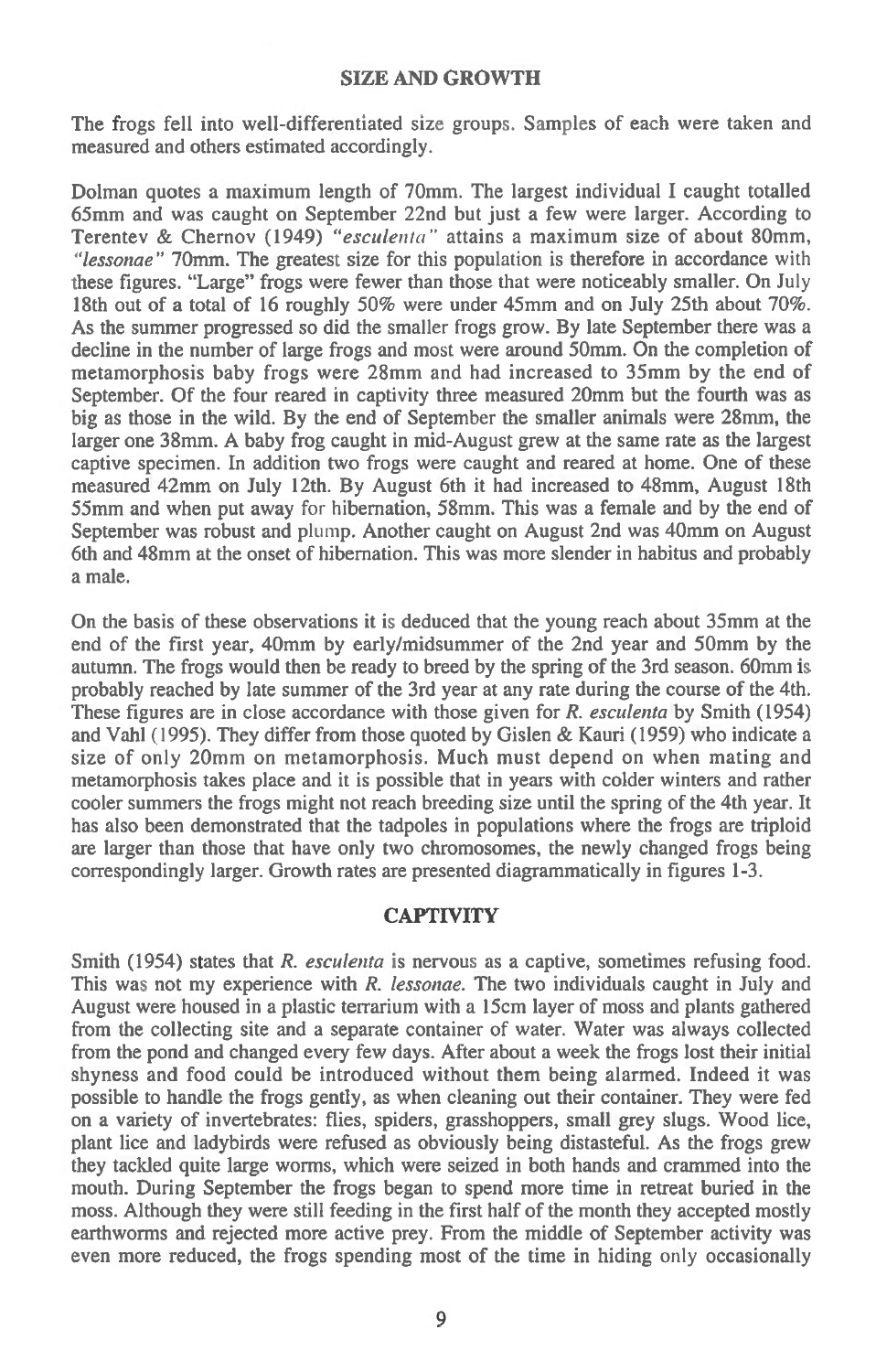emerging to feed.. At the end of the month activity had ceased and the animals were put away for hibernation in a frost-free cellar.

Captive tadpoles were fed on chopped up earthworms and small pieces of meat once the carnivorous stage was reached. The young readily took a wide variety of small insects and spiders caught with a sweep net and by August 25th were also devouring small grasshoppers. The young continued to feed vigorously until the middle of September, and earthworms were also included in their diet. Thereafter they spent more time in hiding but continued to feed until the end of the month whenever the tank was placed in a sunny position. The pattern of activity in captivity mirrors that in the wild and suggests that hibernation commences towards the end of September or early in October and that day length as well as temperature help to provide the essential trigger.

### **TAXONOMY**

Green Frog taxonomy is complex and still not completely understood. The species *R. lessonae* (Pool Frog) and *R. ridibunda* (Marsh Frog) either breed true or hybridize to give *R. esculenta,* normally given as *R. kl.esculenta.* This hybrid, a so-called kleptospecies that has "stolen" its genetic material from the parent species, is not sterile. Although it normally needs to pair with either *R.ridibunda* or *R.lessonae* to produce more *R.esculenta* it can in certain areas reproduce itself as a "true" species (Arnold, Burton & Ovenden, 1995). This happens mainly in the northern parts of its range (Vahl, 1995). In older literature (c.pre-1960) *lessonae is* listed as a variety or subspecies of *R.esculenta* and not considered to be more than a short-legged variant. *R.ridibunda* on the other hand has been classified by some taxonomists as a separate species e.g. Mertens & Wermuth (1960), and by others as a subspecies of *R.esculenta,* Gislen & Kauri (1959). Smith (1954, p.143) discusses this **in some** detail and himself considers the taxon *ridibunda as* a species distinct from *esculenta.* In areas where all three species occur field diagnosis can be difficult and it *is esculenta* and *lessonae* that are mostly easily confused (Arnold, 1995). Colouration is not always reliable since although *R.esculenta* tends to be green and *R.lessonae* brown this can vary according to the season and weather. Many *R.lessonae* I found had a distinctly green tinge in sunny conditions but were darkish brown in the absence of sunshine.

### **DISTRIBUTION**

The occurrence of *R.lessonae* in Norway is naturally of high interest and needs to be considered against the background of its distribution in neighbouring countries (Fig. 4). *R. ridibunda is* an inhabitant of eastern and central Europe and ranges across the middleeast to central Asia as far as northeast Afghanistan. The species enters Scandinavian territory only on the Baltic island of Bornholm which, although politically Danish, is zoo-geographically allied to Europe. It is absent in Sweden and its presence in Finland is given as questionable by Arnold, Burton and Overton (1978) although Gislen & Kauri (1959) state **that** it is found **in** the Helsinki area. *R.esculenta* and *R.lessonae* occur in Denmark and Sweden. Vahl (1995) refers only to *R.esculenta* in Denmark and gives the range as a southeasterly one. It is sympatric with *R.ridibunda* on Bornholm, occurs further west on some of the islands and then ranges northwestwards sporadically up to about Vibourg. There are apparently large areas within this range where it has not been found. However, Green Frogs, resembling *R.lessonae* rather than *R.esculenta,* have recently been reported from extreme northern Denmark near Hirtshals, latitude 57°C30' (Dolman 1997). In Sweden Green Frogs are found in the south-west (Scania) and then further east and north along and close to the Swedish Baltic coast up to nearly latitude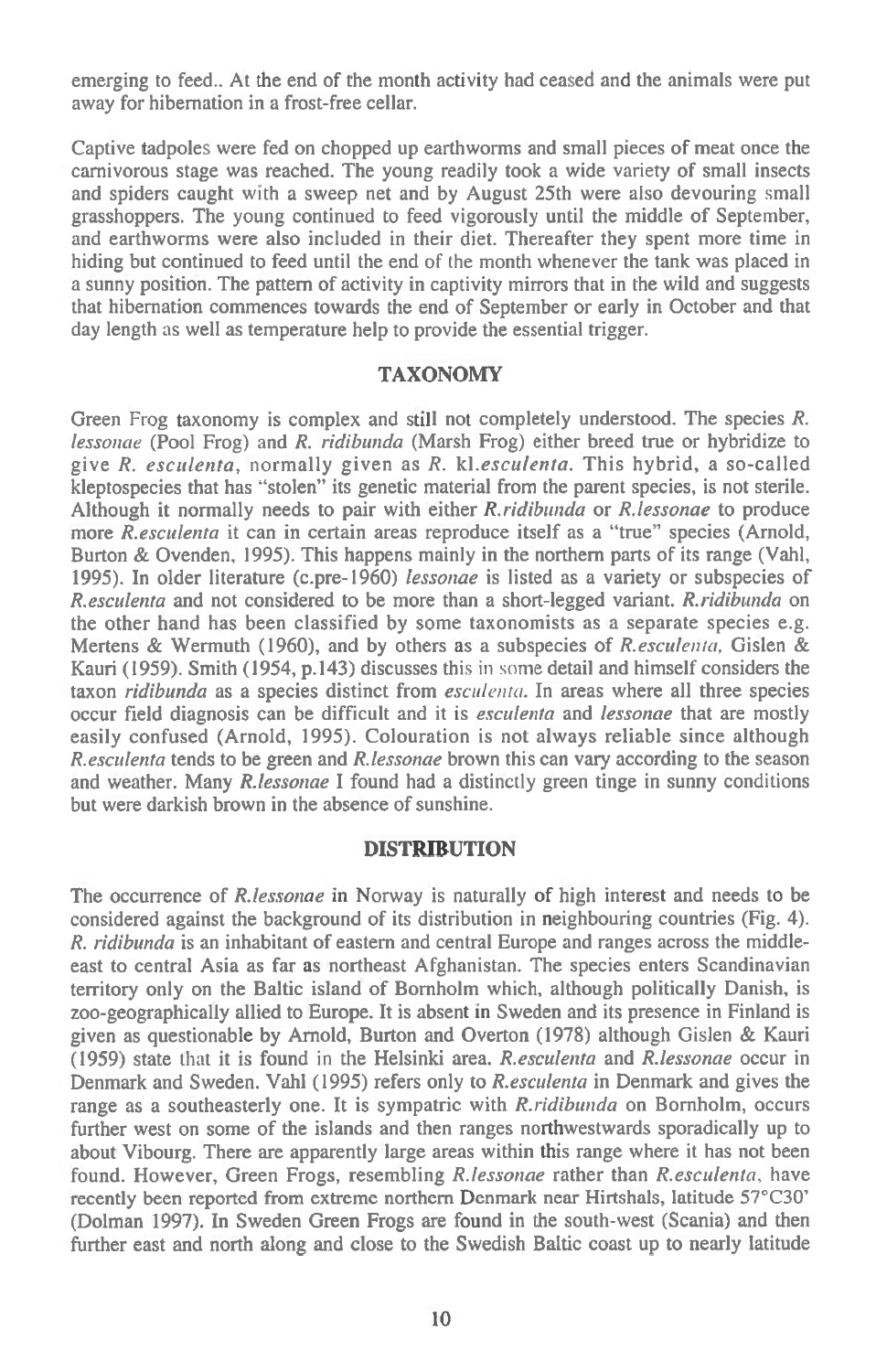61° (Gislen and Kauri, 1959). The records in Scania, described as *R.esculenta, are*  concentrated; the others more scattered. The latter are referred to as "a pronounced form of *lessonae"* and considered to be "relics from the post-glacial warmth period". This raises the question whether similar relic colonies could have survived in southern Norway at latitude c58°. On the evidence available it could be suggested that *R.lessonae is* a hardier species than *R.esculenta* that has survived in favoured localities outside its main range in otherwise unfavourable climatic conditions. Isolated populations of the *lEsculapian* snake, *Elaphe longissima,* north of its main range, are attributable to the same cause and one should note that this snake could be found in Denmark until the mid-19th century. It is also now considered that the present-day occurrence of the European Pond Tortoise *Emys orbicularis* in Denmark is not due to introductions but to survival from an earlier warm period (Dolman, 1997a).

If *R.lessonae is* not native to Norway then it must have been introduced. In Britain the situation is complicated by the fact that there have been numerous and deliberate introductions of Green Frogs of all three species from different continental countries over a long period of time. These are well documented: (Bell 1849, Smith 1954, Arnold, Burton & Ovendon 1978, Arnold 1995). This has made it impossible to determine whether or not *R.lessonae* was ever native to Britain. Although there is nothing to suggest that this has happened in Norway it has to be admitted that little information is available. There is also the possibility that *R.lessonae* has been introduced accidentally. Gislen and Kauri (1959) state that this happened in some parts of Sweden due to the unwitting inclusion of larvae in fish fry (carp) imported for the purpose of stocking lakes. Quite possibly the problem will never be solved but the discovery of other populations would certainly strengthen the case for the frog being native. I have examined other bodies of water in the area without result. The challenge will be to widen the search area. The criteria would seem to be small ponds and lakes that are fish-free. Larger lakes always contain fish.

# **CONCLUSIONS**

The Pool Frog, *R.lessonae, is* known from a single locality in southern Norway. It appears to breed in only one pond and to have migrated to other bodies of water in the immediate vicinity. *R.lessonae* is evidently well adopted to the climate, completing its breeding cycle within the active period, which extends from April to early October. There is the possibility that this frog has been introduced but the likelihood of it being a native species cannot be overlooked in view of its irregular and sporadic distribution in other parts of Scandinavia.

### **SYMPATRIC HERPETOFAUNA**

The following amphibian species were found: *Bufo bufo, Rana temporaria and Triturus vulgaris. B. bufo* was observed at **A** and **D,** *T.vulgaris at* **A.** *Rana temporaria* larvae were found in the roadside ditches and an adult example at another pond about 1 km away. In addition *R.arvalis* has recently been confirmed from the area (Dolman, 1997). Reptile species found in the immediate area, all as road kills, were *Anguis fragilis, Coronella austriaca* and *Vipera berus. Natrix natrix* was found on 22nd September at site **A.** This was a 1997 juvenile example and was basking on the edge of the pond. Baby frogs would be a natural prey for this snake.